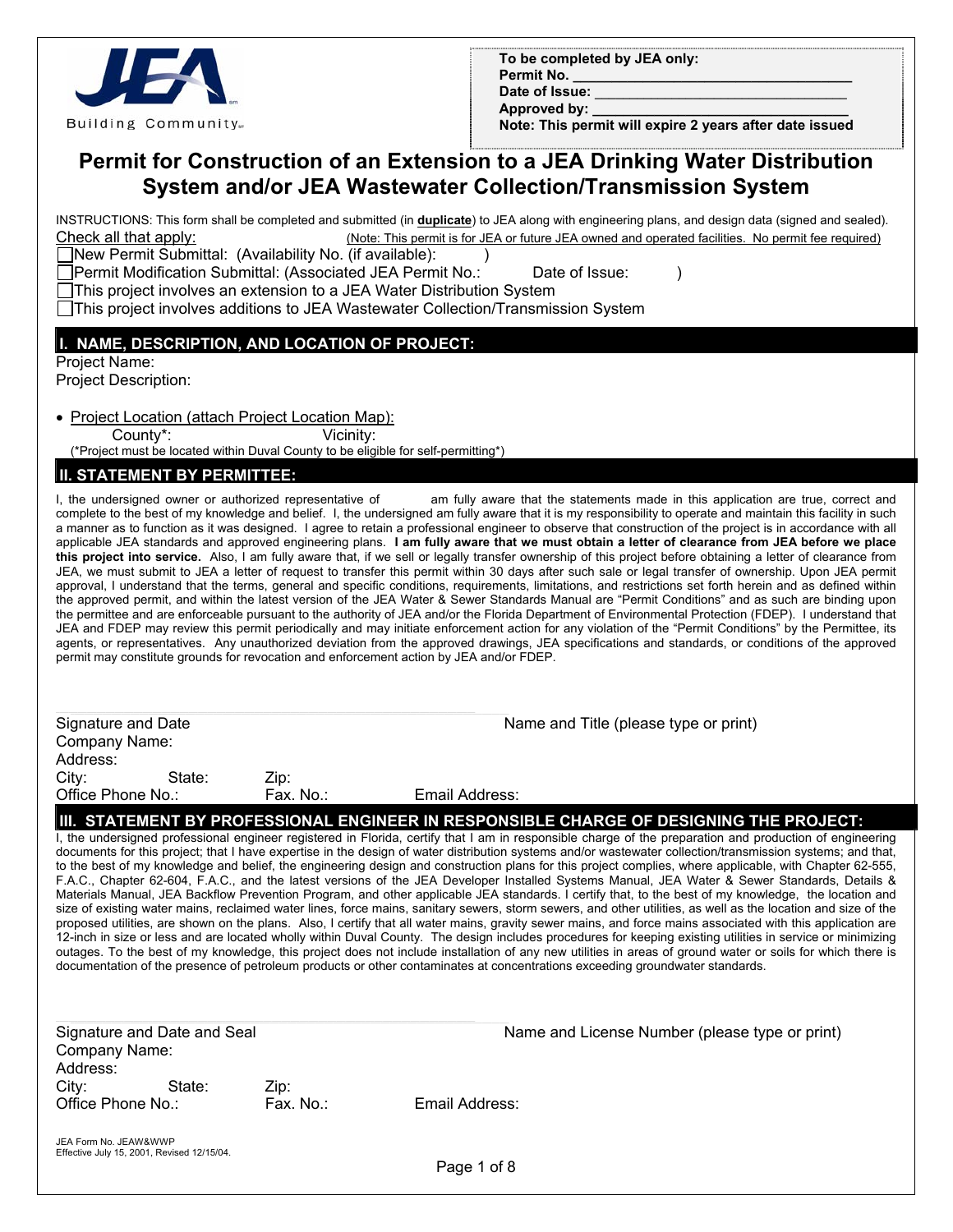

# **WATER DESIGN AND CONSTRUCTION REQUIREMENTS CHECKLIST (TO BE COMPLETED BY THE PROFESSIONAL DESIGN ENGINEER WHEN APPLYING FOR A JEA WATER PERMIT)**

| Project Name:                      | Permittee:                                                                                                                                                                                                                                                                                                                                                                                                                                                                                                                                                                                                                                                                                                                                                                                                                                                                                                                                                                                                                                                                    |
|------------------------------------|-------------------------------------------------------------------------------------------------------------------------------------------------------------------------------------------------------------------------------------------------------------------------------------------------------------------------------------------------------------------------------------------------------------------------------------------------------------------------------------------------------------------------------------------------------------------------------------------------------------------------------------------------------------------------------------------------------------------------------------------------------------------------------------------------------------------------------------------------------------------------------------------------------------------------------------------------------------------------------------------------------------------------------------------------------------------------------|
|                                    | If this project is being designed to comply with the following requirements, initial before the requirements. If any of the following<br>requirements do not apply to this project, mark "NA."                                                                                                                                                                                                                                                                                                                                                                                                                                                                                                                                                                                                                                                                                                                                                                                                                                                                                |
| General                            |                                                                                                                                                                                                                                                                                                                                                                                                                                                                                                                                                                                                                                                                                                                                                                                                                                                                                                                                                                                                                                                                               |
| (1)                                | Signed and sealed water hydraulic calculations supporting fire flow requirements including fire hydrant flow test results and a letter<br>or review and approval from the Fire Marshall's office.                                                                                                                                                                                                                                                                                                                                                                                                                                                                                                                                                                                                                                                                                                                                                                                                                                                                             |
| (2)                                | Note referencing compliance with JEA Water and Sewer Standards Manual and JEA DIS Manual.                                                                                                                                                                                                                                                                                                                                                                                                                                                                                                                                                                                                                                                                                                                                                                                                                                                                                                                                                                                     |
| $\sim$ (3)                         | All pipe construction and testing conform to the appropriate AWWA standards.                                                                                                                                                                                                                                                                                                                                                                                                                                                                                                                                                                                                                                                                                                                                                                                                                                                                                                                                                                                                  |
| $\mathcal{L}^{\mathcal{L}}$<br>(4) | Pressure and leakage testing specified in accordance with AWWA C600 and C605 or other applicable standards.                                                                                                                                                                                                                                                                                                                                                                                                                                                                                                                                                                                                                                                                                                                                                                                                                                                                                                                                                                   |
| $\sim$ (5)                         | Proper water demand information is provided below (Equivalent Dwelling Unit = 350 gals per day).                                                                                                                                                                                                                                                                                                                                                                                                                                                                                                                                                                                                                                                                                                                                                                                                                                                                                                                                                                              |
| (6)                                | Design Plans signed and sealed by a professional engineer registered in Florida indicating:<br>Benchmark (Permanent benchmark required or a temporary benchmark referenced to a<br>а.<br>permanent benchmark)                                                                                                                                                                                                                                                                                                                                                                                                                                                                                                                                                                                                                                                                                                                                                                                                                                                                 |
|                                    | Plan views of entire project to include location and pipe size of new water mains; gravity sewers and force mains; trench<br>b.<br>details; manhole details; joint details and material specifications                                                                                                                                                                                                                                                                                                                                                                                                                                                                                                                                                                                                                                                                                                                                                                                                                                                                        |
|                                    | Location of existing water mains/reclaimed water lines/force mains/ gravity sewers/storm sewers and water wells<br>c.<br>Restrained joints are specified and general details shown<br>d.                                                                                                                                                                                                                                                                                                                                                                                                                                                                                                                                                                                                                                                                                                                                                                                                                                                                                      |
| (7)                                | Minimum water main and sewer collection/transmission system or reclaimed water main separations are maintained per F.A.C. 62-<br>555 as measured from the pipes outside edges:<br>Horizontal Separation of at least 6 feet and preferably 10 feet maintained. Horizontal separation between water main and<br>gravity type sewers may be reduced to three (3) feet where the water main is laid at least six (6) inches above the top of the<br>sewer.<br>Vertical separation of at least six (6) inches and preferably twelve (12) inches maintained at crossings between water main and<br>b.<br>gravity or vacuum-type sanitary sewer or storm sewer. Vertical separation of at least twelve (12) inches maintained at<br>crossings between water main and pressure type sanitary sewer, wastewater or stormwater force main, or pipeline conveying<br>reclaimed water.<br>At crossings, pipe joints are as far apart as possible and equidistant from the point of crossing. Water main is on top. A full<br>$c_{-}$<br>length of pipe is to be centered at the crossing. |
| <b>Water Main Requirements</b>     |                                                                                                                                                                                                                                                                                                                                                                                                                                                                                                                                                                                                                                                                                                                                                                                                                                                                                                                                                                                                                                                                               |
| (8)                                | Water mains are arranged to form a grid of looped distribution.                                                                                                                                                                                                                                                                                                                                                                                                                                                                                                                                                                                                                                                                                                                                                                                                                                                                                                                                                                                                               |
| (9)                                | The use of dead end mains is minimized.                                                                                                                                                                                                                                                                                                                                                                                                                                                                                                                                                                                                                                                                                                                                                                                                                                                                                                                                                                                                                                       |
|                                    | (10) Minimum cover for water mains less than 24 inches in diameter is 30 inches in unpaved areas and 36 inches in paved areas with a<br>maximum of 60 inches in arterial or collector roadways where construction is anticipated. Minimum cover for water mains 24<br>inches in diameter or greater is 36 inches (paved and unpaved areas) with a maximum of 84 inches.                                                                                                                                                                                                                                                                                                                                                                                                                                                                                                                                                                                                                                                                                                       |
|                                    | (11) Minimum size for water main providing fire protection and serving fire hydrants in residential is shown to be 6 inches in diameter.                                                                                                                                                                                                                                                                                                                                                                                                                                                                                                                                                                                                                                                                                                                                                                                                                                                                                                                                      |
|                                    | (12) Minimum size for water mains in non-residential areas is 8 inches in diameter when in a closely interconnected grid and 12 inches<br>in diameter if not closely interconnected.                                                                                                                                                                                                                                                                                                                                                                                                                                                                                                                                                                                                                                                                                                                                                                                                                                                                                          |
|                                    | (13) No record of historical organic or gasoline contamination within 1500 feet of the area of proposed PVC pipe installation.                                                                                                                                                                                                                                                                                                                                                                                                                                                                                                                                                                                                                                                                                                                                                                                                                                                                                                                                                |
|                                    | (14) No water pipe passes through or comes in contact with any part of a sewer manhole.                                                                                                                                                                                                                                                                                                                                                                                                                                                                                                                                                                                                                                                                                                                                                                                                                                                                                                                                                                                       |
|                                    | (15) Proper water main disinfection is in accordance with AWWA C651 and JEA Standards.                                                                                                                                                                                                                                                                                                                                                                                                                                                                                                                                                                                                                                                                                                                                                                                                                                                                                                                                                                                        |
|                                    |                                                                                                                                                                                                                                                                                                                                                                                                                                                                                                                                                                                                                                                                                                                                                                                                                                                                                                                                                                                                                                                                               |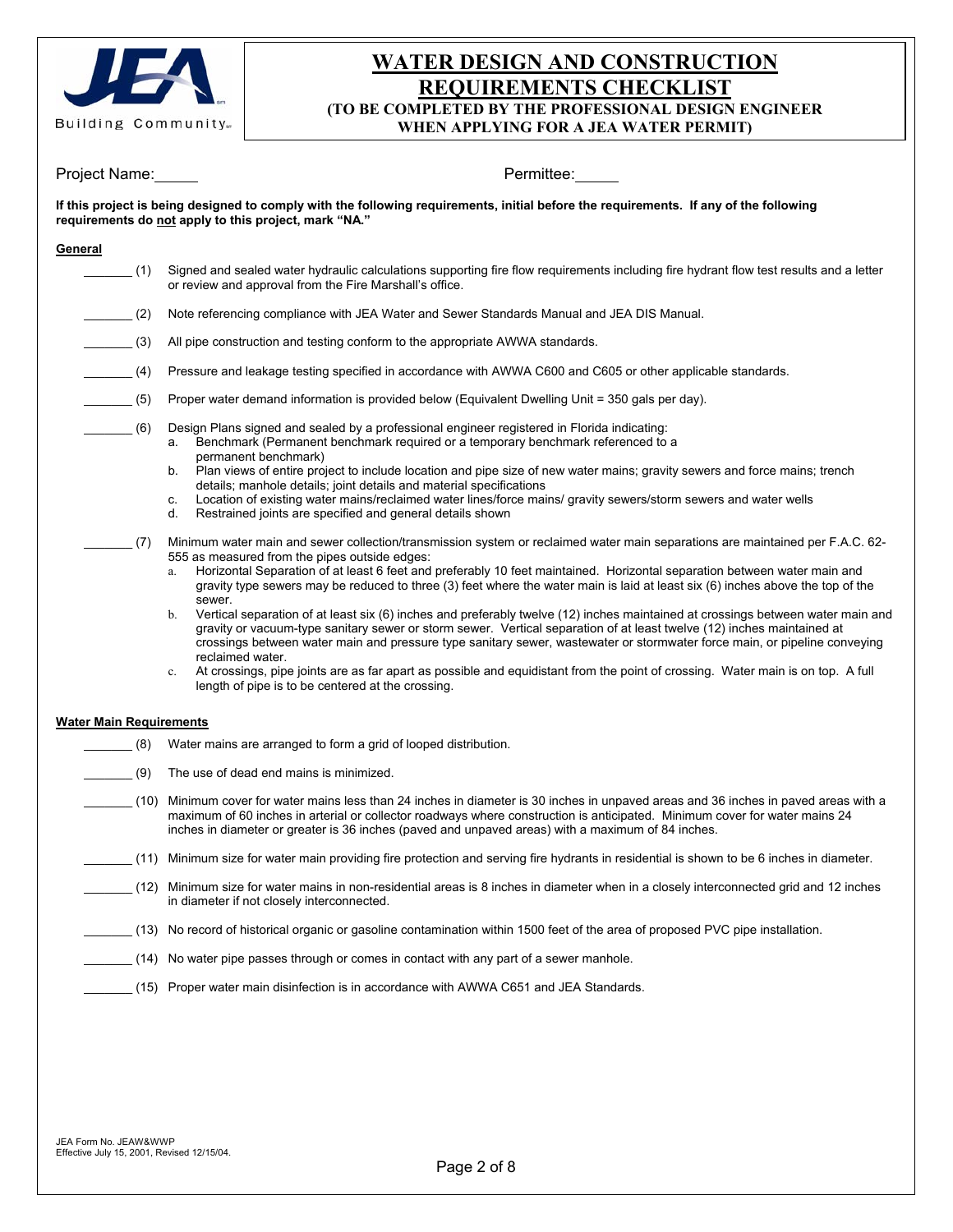

# **WATER DESIGN AND CONSTRUCTION REQUIREMENTS CHECKLIST (TO BE COMPLETED BY THE PROFESSIONAL DESIGN ENGINEER WHEN APPLYING FOR A JEA WATER PERMIT)**

| Project Name:                           | Permittee:                                                                                                                                                                                                                                                                                                                                                                                                        |
|-----------------------------------------|-------------------------------------------------------------------------------------------------------------------------------------------------------------------------------------------------------------------------------------------------------------------------------------------------------------------------------------------------------------------------------------------------------------------|
| <b>Service Requirements</b>             |                                                                                                                                                                                                                                                                                                                                                                                                                   |
|                                         | (16) Water services are 1-inch for single family residences or double 1 $\frac{1}{2}$ inch long side services for adjacent lots.                                                                                                                                                                                                                                                                                  |
|                                         | (17) No more than five (5) domestic service connections are shown on a 2-inch water main.                                                                                                                                                                                                                                                                                                                         |
|                                         | (18) Gang water services (5 or more services in one area) are shown in accordance with detail W-1 of the JEA Water and Sewer<br>Standards Manual.                                                                                                                                                                                                                                                                 |
|                                         | (19) The maximum length of a water services does not exceed 100 feet.                                                                                                                                                                                                                                                                                                                                             |
| <b>Meter Requirements</b>               |                                                                                                                                                                                                                                                                                                                                                                                                                   |
|                                         | (20) Multi-family or commercial developments serving multiple tenants where the project is under single ownership is metered by one of<br>the following options:<br>Master metered with private on-site utilities<br>a.<br>Individual JEA meters with a master backflow prevention device and private on-site utilities<br>b.<br>Individual JEA meters with JEA on-site utilities in appropriate easements.<br>C. |
| <b>Valve Requirements</b>               |                                                                                                                                                                                                                                                                                                                                                                                                                   |
|                                         | (21) Valves are shown on all water main branches in two directions on a tee and in three directions on a cross.                                                                                                                                                                                                                                                                                                   |
|                                         | (22) Valves are provided on water mains at a maximum of 500 foot intervals within high density residential, commercial or industrial<br>developments and at a maximum of 800 foot intervals within residential areas.                                                                                                                                                                                             |
|                                         | (23) On transmission mains with a limited number of service connections, valves are located at a maximum of 2500 foot intervals and at<br>distribution branches where allowed by JEA.                                                                                                                                                                                                                             |
|                                         | (24) No 2-inch water valves. A minimum 4-inch gate valve with a 4-inch by 2-inch reducer is shown where connecting a 2-inch main.                                                                                                                                                                                                                                                                                 |
| <b>Fire Hydrant Requirements</b>        |                                                                                                                                                                                                                                                                                                                                                                                                                   |
|                                         | (25) Fire hydrants are on the same side of the road as the water main, at property corners just inside the right-of-way, and a minimum of<br>3 feet from the edge of pavement or back of curb.                                                                                                                                                                                                                    |
|                                         | (26) Fire hydrants are located not more than 600 feet apart in single family residential areas and not more than 500 feet apart in<br>commercial, industrial or multi-family residential areas.                                                                                                                                                                                                                   |
| (27)                                    | Fire hydrants within commercial, industrial or multi-family residential areas shall be served with a minimum 8-inch water main.                                                                                                                                                                                                                                                                                   |
| <b>Backflow Prevention Requirements</b> |                                                                                                                                                                                                                                                                                                                                                                                                                   |
|                                         | (28) Adequate backflow prevention devices are provided at all proposed lift station, irrigation lines, commercial facilities, etc.                                                                                                                                                                                                                                                                                |
|                                         | (29) Backflow prevention devices are located on private property within 10 feet of the meter, but outside of applicable meter easements.                                                                                                                                                                                                                                                                          |
|                                         | Explanation for requirements marked "NA" above (including justification, documentation, assurances, and/or alternative<br>as required by rule for exceptions to requirements listed above:                                                                                                                                                                                                                        |
|                                         |                                                                                                                                                                                                                                                                                                                                                                                                                   |
|                                         |                                                                                                                                                                                                                                                                                                                                                                                                                   |
|                                         |                                                                                                                                                                                                                                                                                                                                                                                                                   |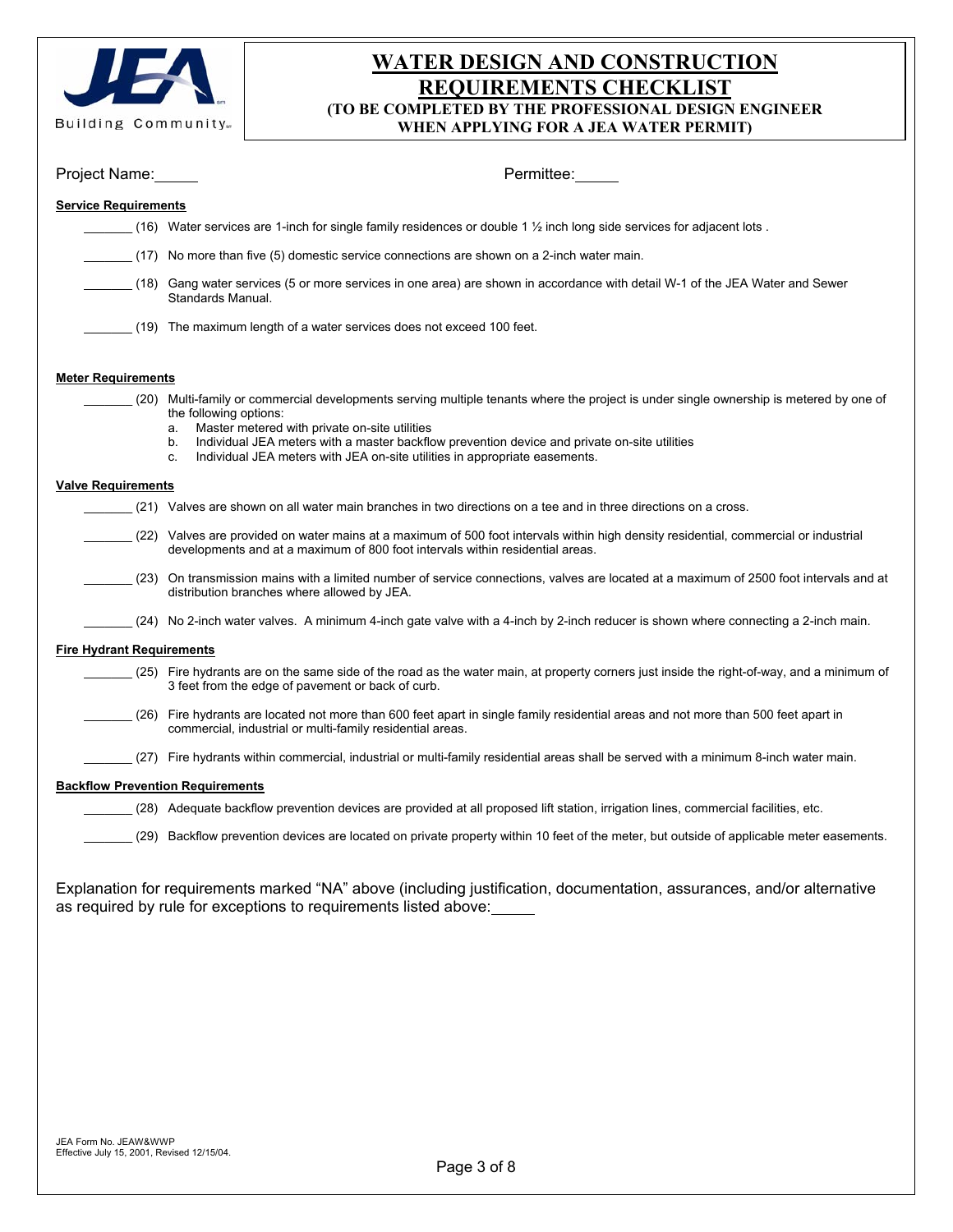

# **WATER DESIGN AND CONSTRUCTION REQUIREMENTS CHECKLIST (TO BE COMPLETED BY THE PROFESSIONAL DESIGN ENGINEER WHEN APPLYING FOR A JEA WATER PERMIT)**

| Project Name: |
|---------------|
|---------------|

Permittee:

#### **IV. ENGINEER CERTIFICATION**

I completed the Water Design and Construction Requirements Checklist of this permit application, and the information provided in the Water Checklist and on the attachment(s) to the Water Checklist is true and accurate to the best of my knowledge and belief.

| Signature and Date and Seal |        |           | Name and License Number (please type or print) |
|-----------------------------|--------|-----------|------------------------------------------------|
| Company Name:               |        |           |                                                |
| Address:                    |        |           |                                                |
| Citv:                       | State: | Zip:      |                                                |
| Office Phone No.:           |        | Fax. No.: | Email Address:                                 |
|                             |        |           |                                                |

#### **V. WATER DESIGN DATA**

- 1. Does this project include any new flows? **Choose One**  If "YES", please answer Questions 2, 3 and 4.
- 2. Design/Projected Annual Average and Maximum Day Water Demands for Proposed Altered/New Distribution Facilities (i.e., water mains) Under this Project:

| $A = Type of Service Connection$                      | Connections | $B =$ Number of Service $C =$ Average Daily Water<br>Demand Per Service<br>Connection | $D = Total Average$<br>Daily Water Demand<br>Columns B x C for Residential<br>Service Connections) | $E = Total Maximum$<br>Day Water Demand |
|-------------------------------------------------------|-------------|---------------------------------------------------------------------------------------|----------------------------------------------------------------------------------------------------|-----------------------------------------|
| Single-Family Home                                    |             |                                                                                       |                                                                                                    |                                         |
| Mobile Home                                           |             |                                                                                       |                                                                                                    |                                         |
| Apartment                                             |             |                                                                                       |                                                                                                    |                                         |
| Commercial, Institutional,<br>Or Industrial Facility* |             |                                                                                       |                                                                                                    |                                         |
| Total                                                 |             |                                                                                       |                                                                                                    |                                         |

 *\*Description of Commercial, Institutional, and Industrial Facilities and Explanation of Method Used to Estimate Average Day Water Demand for These Facilities:* 

- 3. Design/Projected Maximum Hour Water Demand for Proposed Altered/New Distribution Facilities Under this Project and Basis of Design/Projection:
- 4. Will the proposed altered/new distribution facilities under this project be part of a community water system or a public water system that has a service area also served by a reclaimed water system? **Choose One**  If "YES", document that the system has a routine cross-connection control plan, including a written plan, in accordance with Rule 62-555, F.A.C.: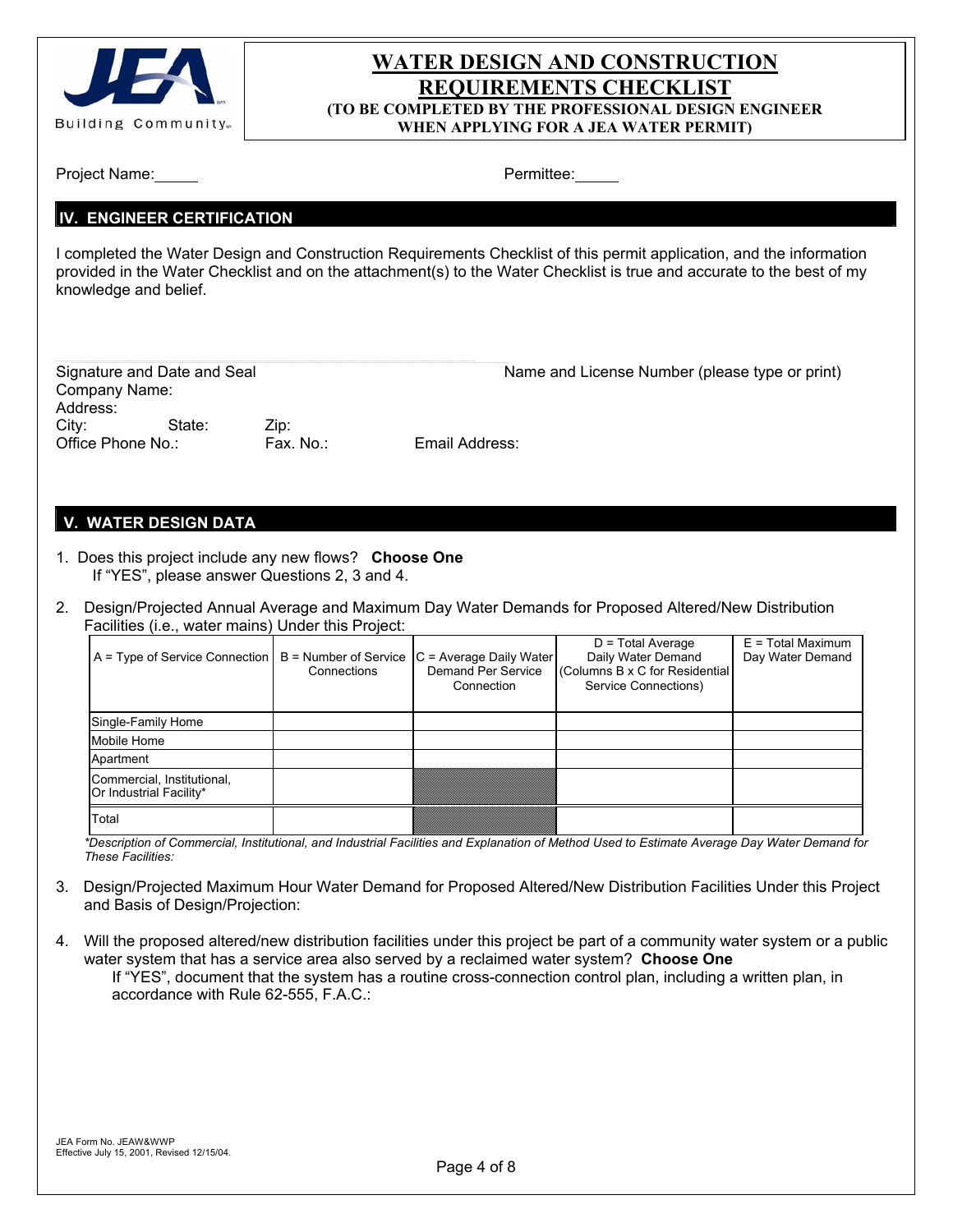

# **WASTEWATER DESIGN AND CONSTRUCTION REQUIREMENTS CHECKLIST (TO BE COMPLETED BY THE PROFESSIONAL DESIGN ENGINEER**

**WHEN APPLYING FOR A JEA WASTEWATER PERMIT)** 

Project Name: Name: Permittee: Permittee: Permittee: Permittee: Permittee: Permittee: Permittee: Permittee: Permittee: Permittee: Permittee: Permittee: Permittee: Permittee: Permittee: Permittee: Permittee: Permittee: Perm

**If this project is being designed to comply with the following requirements, initial before the requirements. If any of the following requirements do not apply to this project, mark "NA."** 

#### **General**

\_\_\_\_\_\_\_ (1) Signed and Sealed Sewer Hydraulic Calculations including:

- a. Influent Flow Data
- b. Point of Connection Pressure Provided by JEA (where applicable)
- c. Hydraulic Analysis of the System
- d. Pump Information including Model, Impeller Diameter, Motor Speed and Horsepower, Pump Curve with Operating Point Indicated
- d. Buoyancy Calculations (not required if existing structure)
- (2) Note referencing compliance with JEA Water and Sewer Standards Manual and JEA DIS Manual.
- \_\_\_\_\_\_\_ (3) All pipe construction and testing conform to the appropriate AWWA standards.
- \_\_\_\_\_\_\_ (4) Proper water demand information is provided on the permit application (Equivalent Dwelling Unit = 350 gals per day).
	- \_\_\_\_\_\_\_ (5) Design Plans signed and sealed by a professional engineer registered in Florida indicating:
		- a. Benchmark (Permanent benchmark required or a temporary benchmark referenced to a permanent benchmark)
		- b. Plan views of entire project to include location and pipe size of new gravity sewers and force mains; trench details; manhole details; joint details and material specifications
		- c. Plan and profile views for gravity sewers
		- d. Location of existing water mains/reclaimed water lines/force mains/ gravity sewers/storm sewers and water wells
		- e. Detail of pipe construction to withstand superimposed loads
		- f. Cross Sectional View of Pump Station showing station piping and fittings and wetwell elevations
		- g. Pump Information (Model, Impeller Diameter, Horsepower, Motor Speed, and Operating Point)
		- h. Panel information
		- i. JEA Pump Station Standards sheets (where applicable)
- \_\_\_\_\_\_\_ (6) No cross connections between collection/transmission systems and potable, storm water, or reclaimed water mains.
	- \_\_\_\_\_\_\_ (7) Minimum water main and sewer collection/transmission system or reclaimed water main separations are maintained per F.A.C. 62- 555 as measured from the pipes outside edges:
		- a. Horizontal Separation of at least 6 feet and preferably 10 feet maintained. Horizontal separation between water main and gravity type sewers may be reduced to three (3) feet where the water main is laid at least six (6) inches above the top of the sewer.
		- b. Vertical separation of at least six (6) inches and preferably twelve (12) inches maintained at crossings between water main and gravity or vacuum-type sanitary sewer or storm sewer. Vertical separation of at least twelve (12) inches maintained at crossings between water main and pressure type sanitary sewer, wastewater or stormwater force main, or pipeline conveying reclaimed water.
		- c. At crossings, pipe joints are as far apart as possible and equidistant from the point of crossing. Water main is on top. A full length of pipe is to be centered at the crossing.
	- \_\_\_\_\_\_\_ (8) Reclaimed water main and sewer collection/transmission system separations are maintained per F.A.C. 62-604 and 62-555 as measured from the outside pipe edges:
		- a. Horizontal separation of at least three (3) feet shall be maintained between the reclaimed water main and any sewer collection or transmission pipe.
		- b. Vertical separation of at least twelve (12) inches maintained at crossings between pipelines conveying reclaimed water and pressure type sanitary sewer, wastewater or stormwater force main, or gravity or vacuum-type sanitary sewer.
	- \_\_\_\_\_\_\_ (9) Protection of subaqueous and aerial crossings of water ways.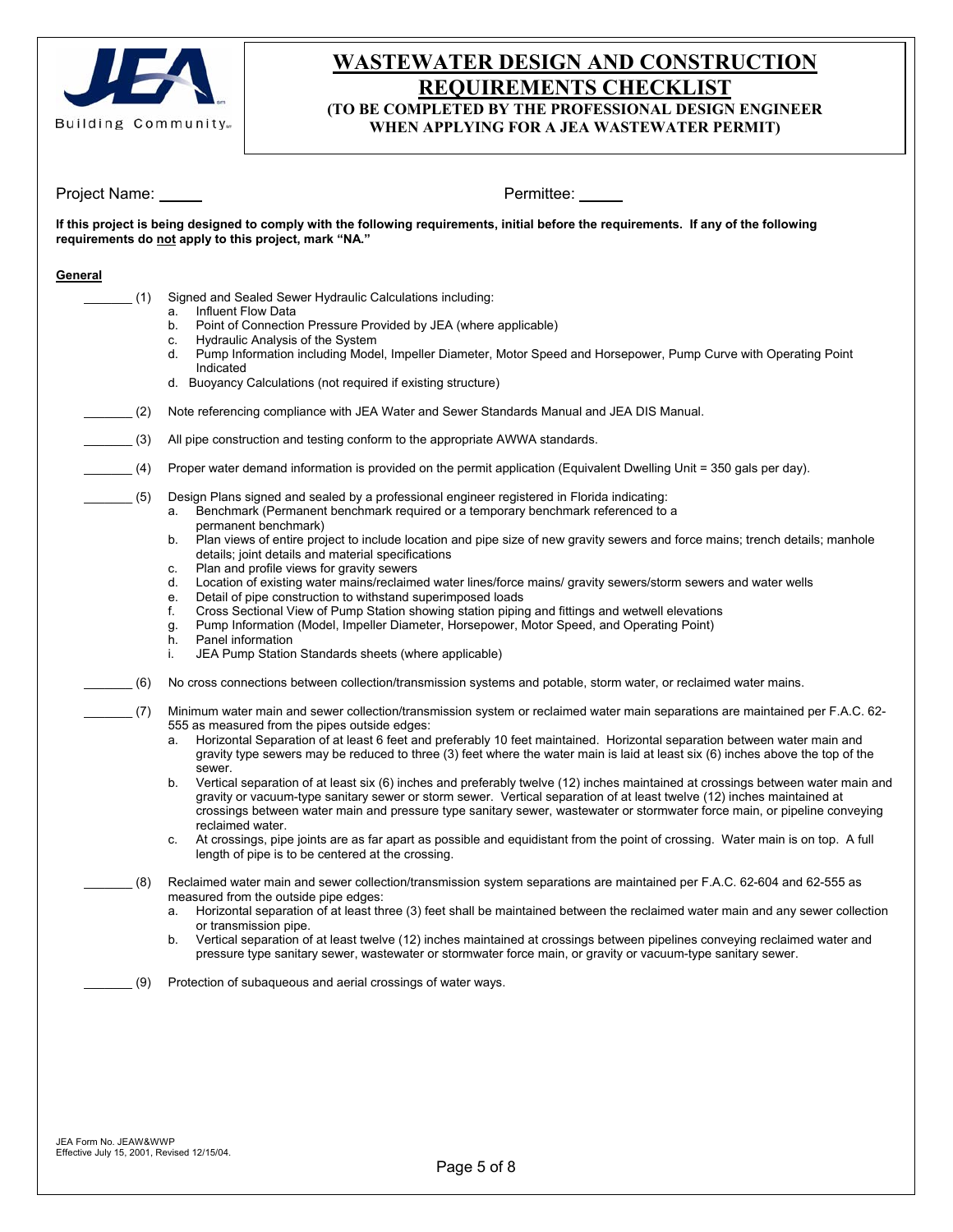

# **WASTEWATER DESIGN AND CONSTRUCTION REQUIREMENTS CHECKLIST (TO BE COMPLETED BY THE PROFESSIONAL DESIGN ENGINEER WHEN APPLYING FOR A JEA WASTEWATER PERMIT)**

| Project Name: _____                   | Permittee:                                                                                                                                                                                                                                                                                                        |  |  |  |  |  |
|---------------------------------------|-------------------------------------------------------------------------------------------------------------------------------------------------------------------------------------------------------------------------------------------------------------------------------------------------------------------|--|--|--|--|--|
|                                       | <b>Gravity Sewer Requirements</b>                                                                                                                                                                                                                                                                                 |  |  |  |  |  |
|                                       | (10) Gravity sewer meets preferred slope requirements stated in JEA DIS Manual providing for a velocity of not less than 2 feet per<br>second or data justifying an exception.                                                                                                                                    |  |  |  |  |  |
|                                       | (11) Uniform slope and straight alignment between manholes.                                                                                                                                                                                                                                                       |  |  |  |  |  |
|                                       | (12) Minimum gravity sewer diameter of 8 inches and minimum manhole diameter of 4 feet.                                                                                                                                                                                                                           |  |  |  |  |  |
|                                       | (13) Gravity sewer mains meet minimum depth requirements of 30 inches in unpaved areas and 36 inches in paved areas.                                                                                                                                                                                              |  |  |  |  |  |
|                                       | (14) Manholes provided at the end of each line, at all changes in grade, size or alignment, at all intersections and or at distances not<br>greater than 400 feet for sewers 16 inches and smaller or 500 feet for 18 to 30 inch sewers.                                                                          |  |  |  |  |  |
| <b>Force Main Requirements</b>        |                                                                                                                                                                                                                                                                                                                   |  |  |  |  |  |
|                                       | (15) Minimum velocity of 2 feet per second should be maintained. Maximum velocity of 5 feet per second should be maintained.                                                                                                                                                                                      |  |  |  |  |  |
| (16)                                  | Minimum force main diameter is 4 inches in public right-of-way or easement.                                                                                                                                                                                                                                       |  |  |  |  |  |
| (17)                                  | Isolation valves provided at branches of intersecting force mains and at force main stub outs for future connections and, at<br>minimum, every 1000 feet.                                                                                                                                                         |  |  |  |  |  |
|                                       | (18) Gate valve on the force main in the right-of-way adjacent to the discharge manhole.                                                                                                                                                                                                                          |  |  |  |  |  |
|                                       | (19) 4-inch Minimum Pump-Out adjacent to the right-of-way (not required if the off-site force main is to remain privately owned and<br>operated)                                                                                                                                                                  |  |  |  |  |  |
|                                       | (20) Restrained joints are specified including general details shown.                                                                                                                                                                                                                                             |  |  |  |  |  |
|                                       | (21) Air release valves are provided at high points and at changes in elevation of 2 feet or greater.                                                                                                                                                                                                             |  |  |  |  |  |
|                                       | (22) Force main elevations provided every 100 feet.                                                                                                                                                                                                                                                               |  |  |  |  |  |
|                                       | (23) Minimum distance of 3 feet maintained from outside of force main force to drainage structures, telephone duct banks, electrical<br>transformers, signal relays, power poles and other structures in the right-of-way as well as any other parallel underground utility with<br>the exception of water mains. |  |  |  |  |  |
|                                       | (24) Force main meets minimum depth requirements of 30 inches in unpaved areas, 36 inches in paved areas, and a maximum 60<br>inches in arterial or collector roadways where reconstruction is anticipated.                                                                                                       |  |  |  |  |  |
|                                       | (25) Pressure and leakage testing specified in accordance with AWWA C600, AWWA C605 or other applicable standard.                                                                                                                                                                                                 |  |  |  |  |  |
| <b>Discharge Manhole Requirements</b> |                                                                                                                                                                                                                                                                                                                   |  |  |  |  |  |
|                                       | (26) JEA Connection Detail to Manhole should be provided, where applicable.                                                                                                                                                                                                                                       |  |  |  |  |  |
|                                       | (27) Note indicating discharge manhole should be lined per JEA Specifications.                                                                                                                                                                                                                                    |  |  |  |  |  |
| <b>Pump Station Requirements</b>      |                                                                                                                                                                                                                                                                                                                   |  |  |  |  |  |
|                                       | (28) Pump station design criteria (estimated flow, operating conditions, GPM at TDH; pump and system curves; wet well storage<br>calculations; influent elevations; float elevations, pump control setting; pump details).                                                                                        |  |  |  |  |  |
|                                       | (29) Minimum of two pumps. (Each pump shall be of the same capacity in JEA dedicated stations).                                                                                                                                                                                                                   |  |  |  |  |  |
|                                       | (30) Design peak hourly flow handled with largest pump out of service.                                                                                                                                                                                                                                            |  |  |  |  |  |
|                                       | (31) Pumps capable of passing a minimum of 3 inch sphere except for grinder pumps. Reduced capacity pumps must be capable of<br>passing a 1.75 inch solid.                                                                                                                                                        |  |  |  |  |  |
|                                       |                                                                                                                                                                                                                                                                                                                   |  |  |  |  |  |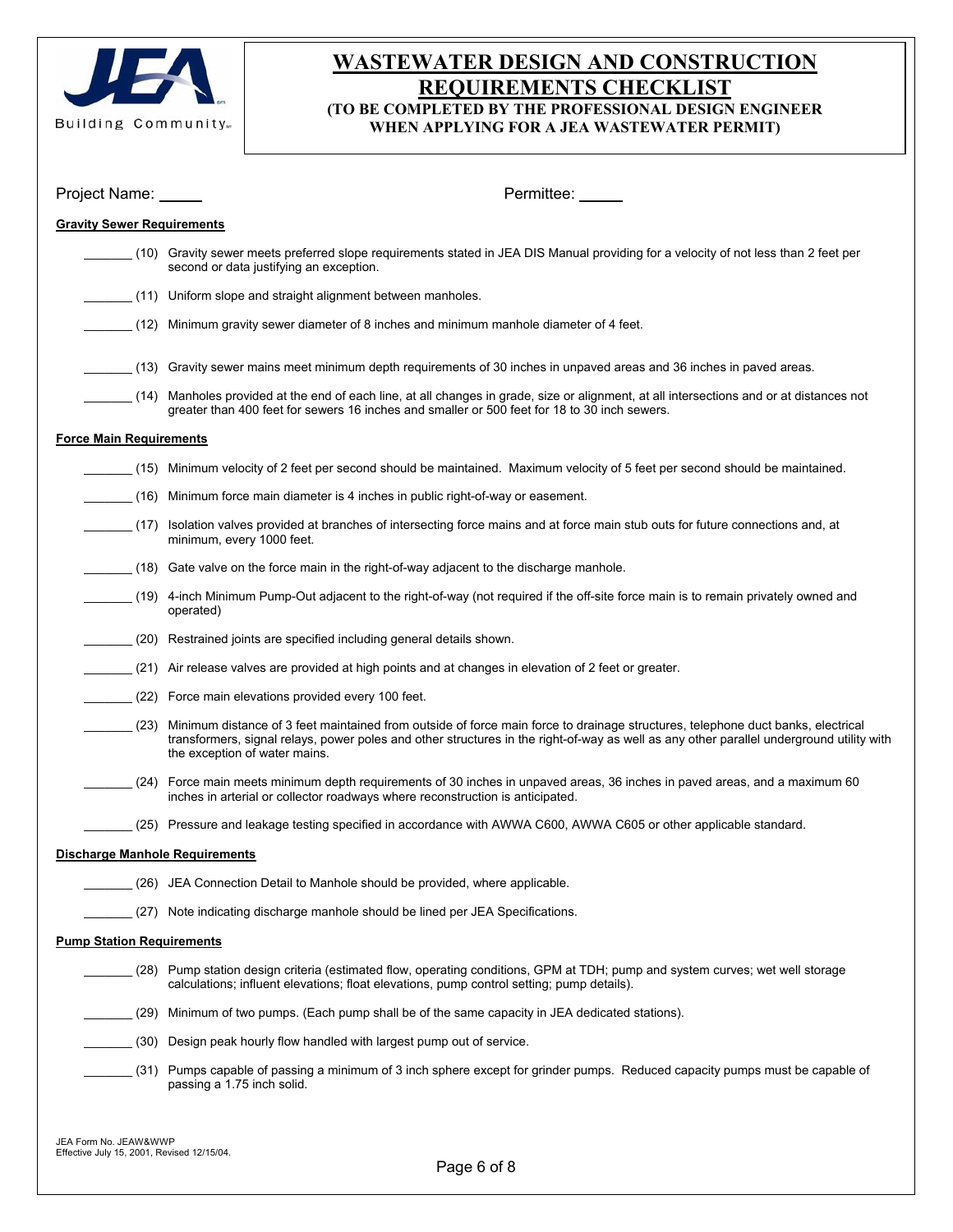

# **WASTEWATER DESIGN AND CONSTRUCTION REQUIREMENTS CHECKLIST (TO BE COMPLETED BY THE PROFESSIONAL DESIGN ENGINEER WHEN APPLYING FOR A JEA WASTEWATER PERMIT)**

| Project Name: | Permittee:                                                                                                                                                                                       |  |  |  |
|---------------|--------------------------------------------------------------------------------------------------------------------------------------------------------------------------------------------------|--|--|--|
|               | <b>Pump Station Requirements (continued)</b>                                                                                                                                                     |  |  |  |
|               | (32) Pump-out at station (If station is within 25 feet of the JEA required pump-out at the right-of-way, an additional pump-out at the<br>station is not required).                              |  |  |  |
|               | (33) Adequate ventilation (if applicable).                                                                                                                                                       |  |  |  |
| (34)          | Pump station designed and located on the site to minimize odor, noise, and lighting nuisances.                                                                                                   |  |  |  |
| (35)          | Designed to discourage the entry of animals and unauthorized persons.                                                                                                                            |  |  |  |
| (36)          | Electrical and mechanical equipment protected from 100 year flood.                                                                                                                               |  |  |  |
| (37)          | Pump station fully operational and accessible during 25 year flood, in no case less than the 10 year flood.                                                                                      |  |  |  |
| (38)          | Adequate backflow prevention devices are provided at pump station site.                                                                                                                          |  |  |  |
| (39)          | Pump station to withstand floatation forces when empty.                                                                                                                                          |  |  |  |
|               | (40) Audible and Visible High Water Level Alarm.                                                                                                                                                 |  |  |  |
|               | (41) 24-hour Emergency Contact Number Posted at the Station.                                                                                                                                     |  |  |  |
| (42)          | Motor overload phase protection.                                                                                                                                                                 |  |  |  |
|               |                                                                                                                                                                                                  |  |  |  |
|               | (43) Provisions for continuous operation (auxiliary power required) for pump stations with 500 EDU's or greater. Pump stations with less<br>than 500 EDU's shall include a generator receptacle. |  |  |  |
| (44)          | All pump stations shall have provisions for by-pass pumping (i.e., valving and coupling device for connection of a portable pump.)                                                               |  |  |  |
| (45)          | Minimum slope of bottom of wet well should be one to one relative to hopper bottom.                                                                                                              |  |  |  |
| (46)          | Shutoff valves provided on suction line of dry pit pumps.                                                                                                                                        |  |  |  |
| (47)          | Shutoff and check valves provided in discharge line of each pump. Check valve between shutoff valve and discharge pump.<br>Check valve not placed on vertical portion of discharge piping.       |  |  |  |
|               | (48) No valve in wet well.                                                                                                                                                                       |  |  |  |

Explanation for requirements marked "NA" above (including justification, documentation, assurances, and/or alternative as required by rule for exceptions to requirements listed above: